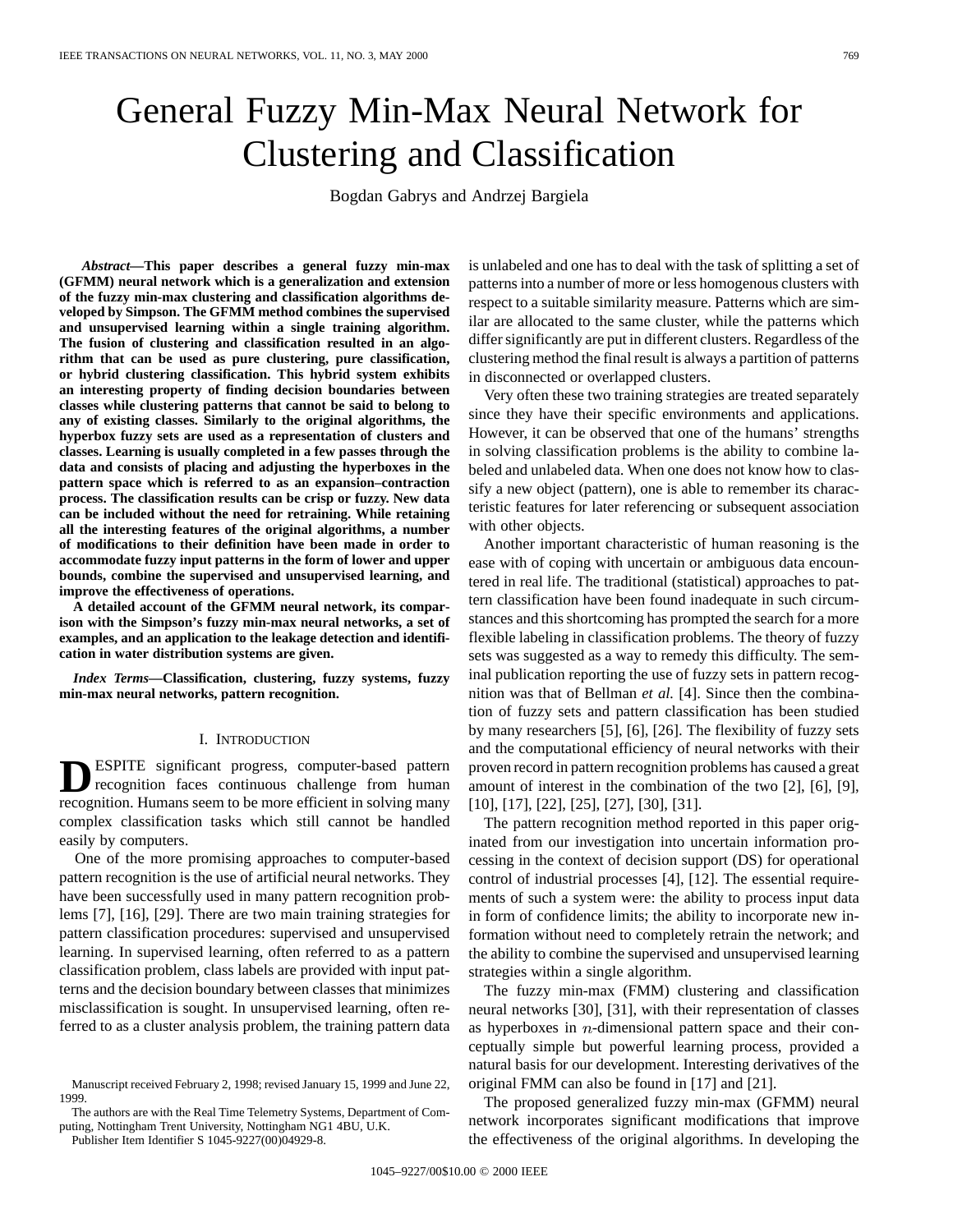GFMM algorithm a number of issues have been addressed which have also drawn the attention of other researchers in recent years. These include the problems of distinguishing between ignorance and equal evidence or interpretation of degrees of membership as a measure of typicality or compatibility [18], incorporating labeled data into clustering algorithms [28], interval analysis [23], and combination of supervised and unsupervised learning.

An important development of the GFMM algorithm relates to the interpretation of the membership values, both during the training and the operation of the GFMM neural network, as the degree of belonging or compatibility as advocated by Krishnapuram and Keller [18]. By relaxing the probabilistic constraint that the memberships of a data point across classes have to add up to one (used in Bezdek's fuzzy C-means algorithm [5]) and suitably modifying an objective function to be minimized during the clustering process, the possibilistic C-means algorithm was proposed that not only provided the membership values corresponding more closely to the notion of typicality, but also proved to be more immune to noise.

Due to the fact that the fuzzy membership functions proposed by Simpson and used in FMM algorithms can assign a relatively high membership value to an input vector which is quite far from the cluster prototype, as illustrated in Figs. 3 and 4, it was necessary to propose a new membership function which monotonically decreases with a growing distance from a cluster prototype, as illustrated in Fig. 5, thus eliminating the likely confusion between cases of "equally likely" and "unknown" inputs. It will also be shown that after modification of expansion criteria the GFMM can create larger (in volumetric sense) hyperboxes with greater ability to identify outliers and reduce their influence on data partitioning.

In many applications uncertainty associated with input data is quantified and presented in form of confidence intervals or confidence limits [3], [14], [20]. The interval analysis [23], which underlies the fuzzy sets and fuzzy numbers theory, was initially used for accounting for a finite tolerance of elements and recognized that some physical entities can take any value from an interval rather than be described by a single crisp value. The input to GFMM neural network has been generalized from a point in  $n$ -dimensional pattern space to a hyperbox which is a multidimensional representation of a set of variables given in the form of lower and upper limits—intervals in  $R$ . This, combined with the modified membership function and an internal representation of data clusters as hyperboxes, provided a way of processing that type of uncertain inputs in a very efficient manner. The compatibility between the type of input and cluster representation has also been utilized in neural network structure optimization, i.e., reducing a number of hyperbox clusters encoded in the network without loss of recognition performance.

Another problem addressed in this paper concerns the combination of supervised and unsupervised learning within the framework of fuzzy min-max neural networks. While Simpson presented two separate approaches to neural network training: one for clustering problem and one for classification problem, the GFMM combines them in a single algorithm. Pedrycz and Waletzky, in their paper concerning clustering with partial supervision [28], have pointed out that quite often the real-world applications call for many intermediate modes of the structural search in the data set, the efficiency of which could be substantially enhanced by a prudent use of the available domain knowledge about the classification problem at hand. It was shown that even a small percentage of the labeled patterns substantially improved the results of clustering. While Pedrycz and Waletzky's algorithm is based on minimization of the suitably formulated objective function, the positive effect of labeled patterns on generated clusters have also been observed in GFMM as reported in this paper.

The problems of generalization, overfitting and reducing the number of hyperboxes created during the training were addressed by proposing an adaptive maximum size of hyperbox scheme. The maximum hyperbox size  $\Theta$  is the most important user-specified parameter which decides how many hyperboxes will be created. Generally, the larger  $\Theta$ , the fewer hyperboxes are created. This has an effect of increasing the generalization ability of the network but it decreases the ability to capture nonlinear boundaries between classes. On the other hand, small  $\Theta$  may lead to data overfitting with the extreme case of individual inputs memorised as separate hyperboxes. The scheme attempting to find a compromise between these two conflicting options has been implemented in GFMM.

The essential characteristics of the proposed GFMM can be summarized in the following points.

- 1) Input patterns can be fuzzy hyperboxes in the pattern space, or crisp-points in the pattern space.
- 2) The fuzzy hyperbox membership function and basic hyperbox expansion constraint proposed in [30] and [31] have been modified.
- 3) The labeled and unlabeled input patterns can be processed at the same time which resulted in an algorithm that can be used as pure clustering, pure classification, or hybrid clustering/classification system.
- 4) The parameter regulating the maximum hyperbox size can be changed adaptively in the course of GFMM neural network training.

The remainder of this paper is organized as follows. Section II gives a short description of the original fuzzy min-max algorithm. In Section III, the detailed description of the GFMM neural network with emphasis on new features and reasons behind changes to the original fuzzy min-max neural networks is given. Section IV presents a set of examples demonstrating different aspects of the GFMM neural network operations. Its comparison with the original fuzzy min-max neural network for the IRIS data and some results of applying it to the leakage detection and identification in water distribution systems are also given. Finally, the conclusions are outlined in Section V.

## II. THE ORIGINAL FUZZY MIN-MAX ALGORITHMS

The fuzzy min-max clustering and classification neural networks [30], [31] are built using hyperbox fuzzy sets. A hyperbox defines a region of the  $n$ -dimensional pattern space, and all patterns contained within the hyperbox have full cluster/class membership. A hyperbox is completely defined by its min point and its max point. The combination of the min-max points and the hyperbox membership function defines a fuzzy set (cluster). In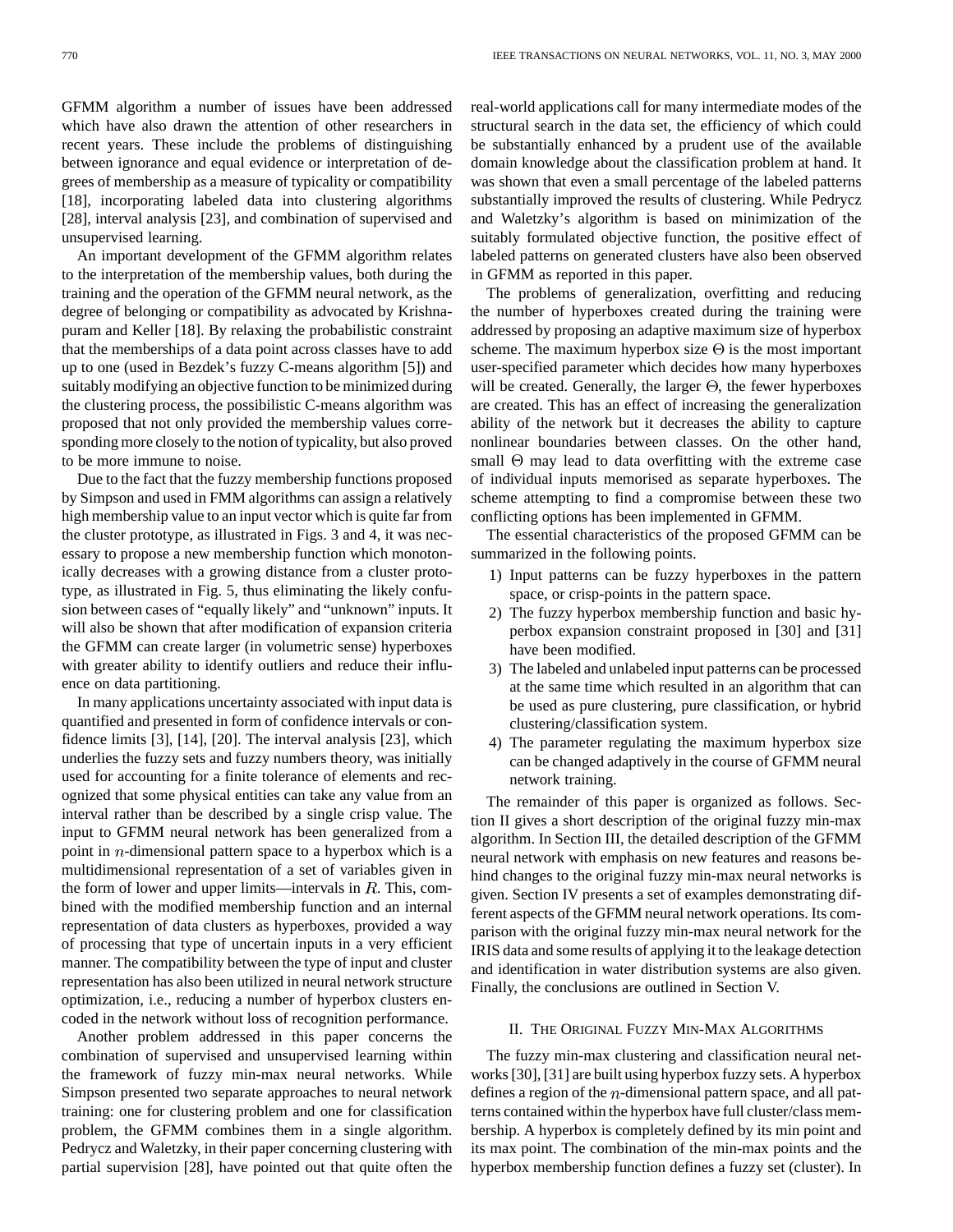the case of a classification, hyperbox fuzzy sets are aggregated to form a single fuzzy set class.

Learning in the fuzzy min-max clustering and classification neural networks consists of creating and expanding/contracting hyperboxes in a pattern space. The learning process begins by selecting an input pattern and finding the closest hyperbox to that pattern that can expand (if necessary) to include the pattern. If a hyperbox cannot be found that meets the expansion criteria, a new hyperbox is formed and added to the system. This growth process allows existing clusters/classes to be refined over time, and it allows new clusters/classes to be added without retraining. One of the undesirable effects of hyperbox expansion are overlapping hyperboxes. Because hyperbox overlap causes ambiguity and creates possibility of one pattern fully belonging to two or more different clusters/classes, a contraction process is utilized to eliminate any undesired hyperbox overlaps. In the case of a classification NN the overlap is eliminated only for hyperboxes that represent different classes.

In summary, the fuzzy min-max neural network learning algorithm is a four-step process consisting of *Initialization*, *Expansion*, *Overlap Test*, and *Contraction* with the last three steps repeated for each training input pattern.

## III. GFMM ALGORITHM

This section provides a description of the proposed GFMM algorithm based on the principle of expansion/contraction process. For the reference and comparison purposes, the notation used in the following section have been kept consistent, as far as possible, with the original papers introducing fuzzy min-max neural networks.

## *A. Basic Definitions*

*1) Input:* The first extension introduced in the GFMM specification concerns the form of the input patterns that can be processed. The input is specified as the ordered pair

$$
\left\{ \boldsymbol{X}_{h},d_{h}\right\} \tag{1}
$$

where  $X_h = [X_h^l \ X_h^u]$  is the hth input pattern in a form of lower,  $X_h^l$ , and upper,  $X_h^u$ , limits vectors contained within the *n*-dimensional unit cube  $I^n$ ; and  $d_h \in \{0, 1, 2, \dots, p\}$  is the index of one of the  $p + 1$  classes, where  $d_h = 0$  means that the input vector is unlabeled.

In other words, instead of a point in  $n$ -dimensional space that has to be classified one has a hyperbox with the min point determined by the vector  $X<sub>h</sub><sup>l</sup>$  and the max point determined by the vector  $X_h^u$ . It can be observed, that when  $X_h^l$  and  $X_h^u$  are equal this hyperbox shrinks to a point. Therefore, the proposed representation of inputs is a generalization of a more conventional representation as points in  $n$ -dimensional space.

While for some simple classification problems the complete set of possible input vectors can be explicitly stated and learned, for the real, high dimensional problems typically there is a huge number of potential input vectors. Also, such data is often a mixture of labeled and unlabeled instances.

To reflect this input data complexity an additional index  $f(d_h = 0)$  for unlabeled data has been introduced. Using neural network phraseology, we attempt to define hybrid, supervised (labeled inputs—classification) and unsupervised (unlabeled inputs—clustering), NN.

*2) Fuzzy Hyperbox Membership Function:* The fuzzy hyperbox membership function plays a crucial role in the fuzzy min-max classification and clustering algorithms. The decision whether the presented input pattern belongs to a particular class or cluster, thus whether the corresponding hyperbox is to be expanded, depends mainly on the membership value describing the degree to which an input pattern fits within the hyperbox. Following Simpson [30], let the jth hyperbox fuzzy set,  $B_i$ , be defined by the ordered set

$$
B_j = \{X_h, \mathbf{V}_j, \mathbf{W}_j, b_j(X_h, \mathbf{V}_j, \mathbf{W}_j)\}\tag{2}
$$

for all  $h = 1, 2, \dots, m$ , where  $\mathbf{X}_h = [X_h^l \ X_h^u]$  is the hth input pattern,  $V_j = (v_{j1}, v_{j2}, \dots, v_{jn})$  is the min point for the jth hyperbox,  $W_j = (w_{j1}, w_{j2}, \dots, w_{jn})$  is the max point for the *j*th hyperbox, and the membership function for the *i*th hyperbox is  $0 \leq b_j(\mathbf{X}_h, \mathbf{V}_j, \mathbf{W}_j) \leq 1$ .

For a decision support system that intends to quantify the confidence limit on its advice, it is a natural assumption that the degree of membership of  $X_h$  for the hyperbox  $B_i$  is one if  $X_h$  is contained within the hyperbox  $B_j$ , and the degree of membership decreases as  $X_h$  moves away from the hyperbox  $B_i$ .

It should be noted that neither the membership function presented in [30] (shown in Fig. 3) nor the membership function presented in [31] (shown in Fig. 4) satisfies this assumption. The two-dimensional (2-D) example shows that even for patterns that are far from the hyperbox, the membership values are large. It can also be observed that the membership values do not decrease steadily with increasing distance from the hyperbox.

To meet the required criteria a new membership function (shown in Fig. 5) has been defined as

$$
b_j(\mathbf{X}_h) = \min_{i=1...n} (\min([1 - f(x_{hi}^u - w_{ji}, \gamma_i)],
$$
  
\n
$$
[1 - f(v_{ji} - x_{hi}^l, \gamma_i)])
$$
 (3)

where if if if —two parameter ramp

threshold function;  $\gamma = [\gamma_1, \gamma_2, \cdots, \gamma_n]$ —sensitivity parameters regulating how fast the membership values decrease.

The short interpretation of this function could be put in words as the minimum value of the maximum min-max hyperbox points violations for all dimensions. The 1-D membership function is shown in Fig. 1.

The 1-D illustration of membership value finding for an input in form of lower and upper bounds is shown in Fig. 2. The hyperbox min,  $v_{ji}$ , and max,  $w_{ji}$ , points can be violated by both lower,  $x_{hi}^l$ , and upper,  $x_{hi}^u$ , bound points at the same time. The smaller membership value is yield, however, by the upper bound value when the max hyperbox point is violated [Fig.  $2(a)$ ] and by the lower bound value when the min hyperbox point is violated [Fig. 2(c)]. On the basis of this observation, the upper bound of the input pattern is applied to max hyperbox points and the lower bound is applied to the min hyperbox points as shown in (3).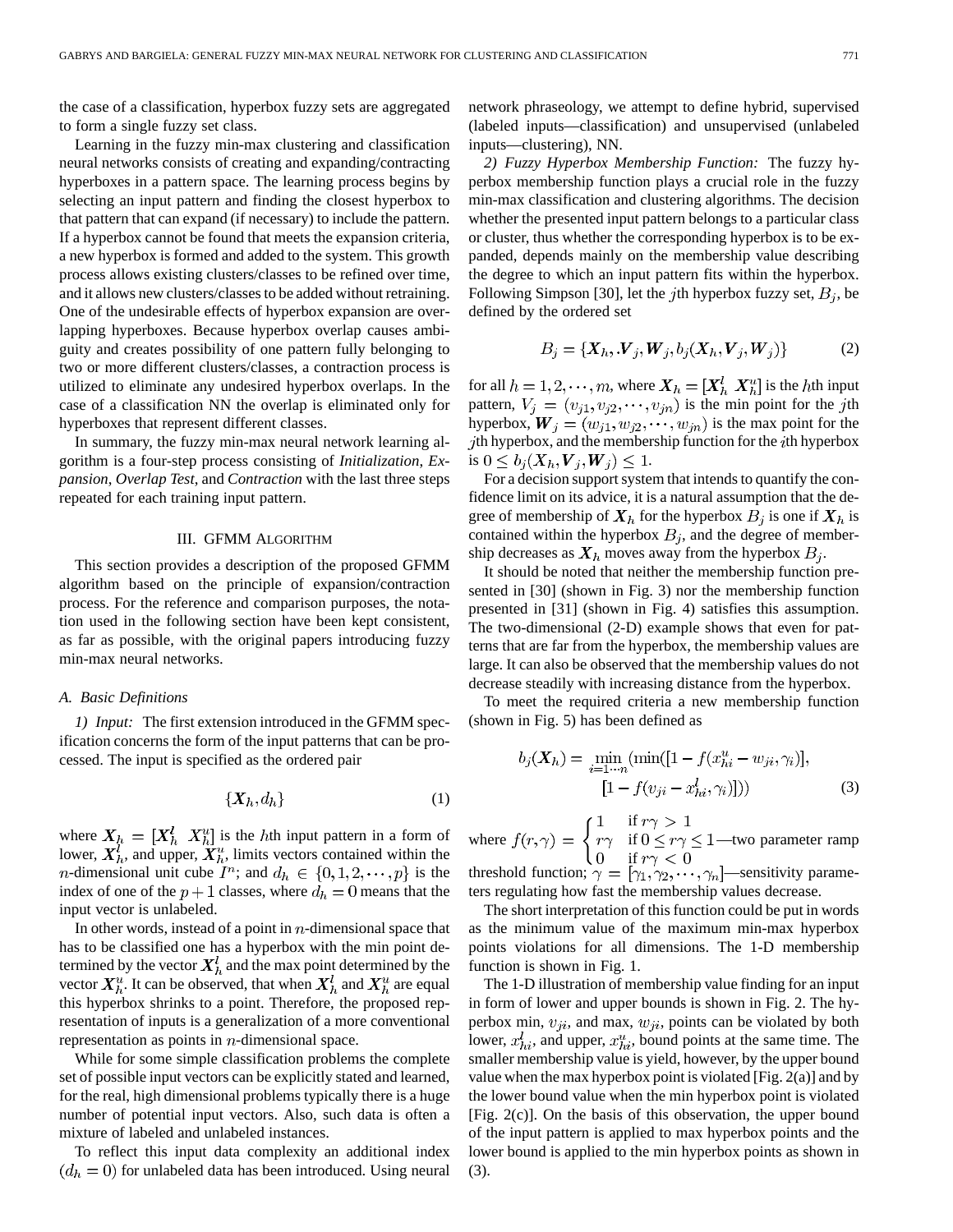

Fig. 1. One-dimensional (1-D) membership function for the hyperbox  $B_i$  and *i*th dimension. Examples for different  $\gamma$ .

## *B. GFMM Learning Algorithm*

*1) Initialization:* When a new hyperbox needs to be created its min,  $V_j$ , and max,  $W_j$ , points are initialized in such a way that the hyperbox adjusting process used in the expansion part of the learning algorithm can be automatically used. The  $V_j$  and  $W_j$  are set initially to

$$
V_j = 0 \quad \text{and} \quad W_j = 0. \tag{4}
$$

This initialization means that when the  $j$ th hyperbox is adjusted for the first time using the input pattern  $X_h = [X_h^l \, X_h^u]$ the min and max points of this hyperbox would be

$$
\boldsymbol{V}_j = \boldsymbol{X}_h^l \quad \text{and} \quad \boldsymbol{W}_j = \boldsymbol{X}_h^u \tag{5}
$$

identical to the input pattern.

*2) Hyperbox Expansion:* When the  $h$ th input pattern  $X_h$  is presented, the hyperbox  $B_i$  with the highest degree of membership and allowing expansion (if needed) is found. The expansion criterion, that has to be met before the hyperbox  $B_i$  can expand to include the input  $X<sub>h</sub>$ , consists of the following two parts:

$$
\forall \lim_{i=1\cdots n} (\max(w_{ji}, x_{hi}^u) - \min(v_{ji}, x_{hi}^l)) \leq \Theta \tag{6}
$$

and

if 
$$
d_h = 0
$$
 then adjust  $B_j$   
\nelse  
\nif class $(B_j)$  = 
$$
\begin{cases}\n0 \Rightarrow \text{ adjust } B_j \\
\text{class}(B_j) = d_h \\
d_h \Rightarrow \text{ adjust } B_j \\
\text{else } \Rightarrow \text{ take} \\
\text{another } B_j\n\end{cases}
$$
\n(7)

with the *adjust*  $B_j$  operation defined as

$$
v_{ji}^{\text{new}} = \min(v_{ji}^{\text{old}}, x_{hi}^l), \quad \text{for each } i = 1, \dots, n
$$
  

$$
w_{ji}^{\text{new}} = \max(w_{ji}^{\text{old}}, x_{hi}^u), \quad \text{for each } i = 1, \dots, n.
$$

If neither of the existing hyperboxes include or can expand to include the input  $X_h$ , then a new hyperbox  $B_k$  is created (see *Initialization*), adjusted, and labeled by setting  $class(B_k) = d_h$ .



Fig. 2. The 1-D illustration of membership value finding for an input in form of lower and upper bounds.

The parameter  $\Theta$  ( $0 \leq \Theta \leq 1$ ) is a user-defined value that imposes a bound on the maximum size of a hyperbox and its value significantly affects the effectiveness of the training algorithm.

In contrast to the FMM, the GFMM algorithm defines the constraint regulating the maximum size of the hyperbox (6) so as to control the size of the hyperbox for each dimension. We can thus ensure that the difference between max and min value for each dimension will not be greater than the user-specified value  $\Theta$ . Example 3 in Section IV illustrates that this additional control can result in a more robust performance in presence of outliers.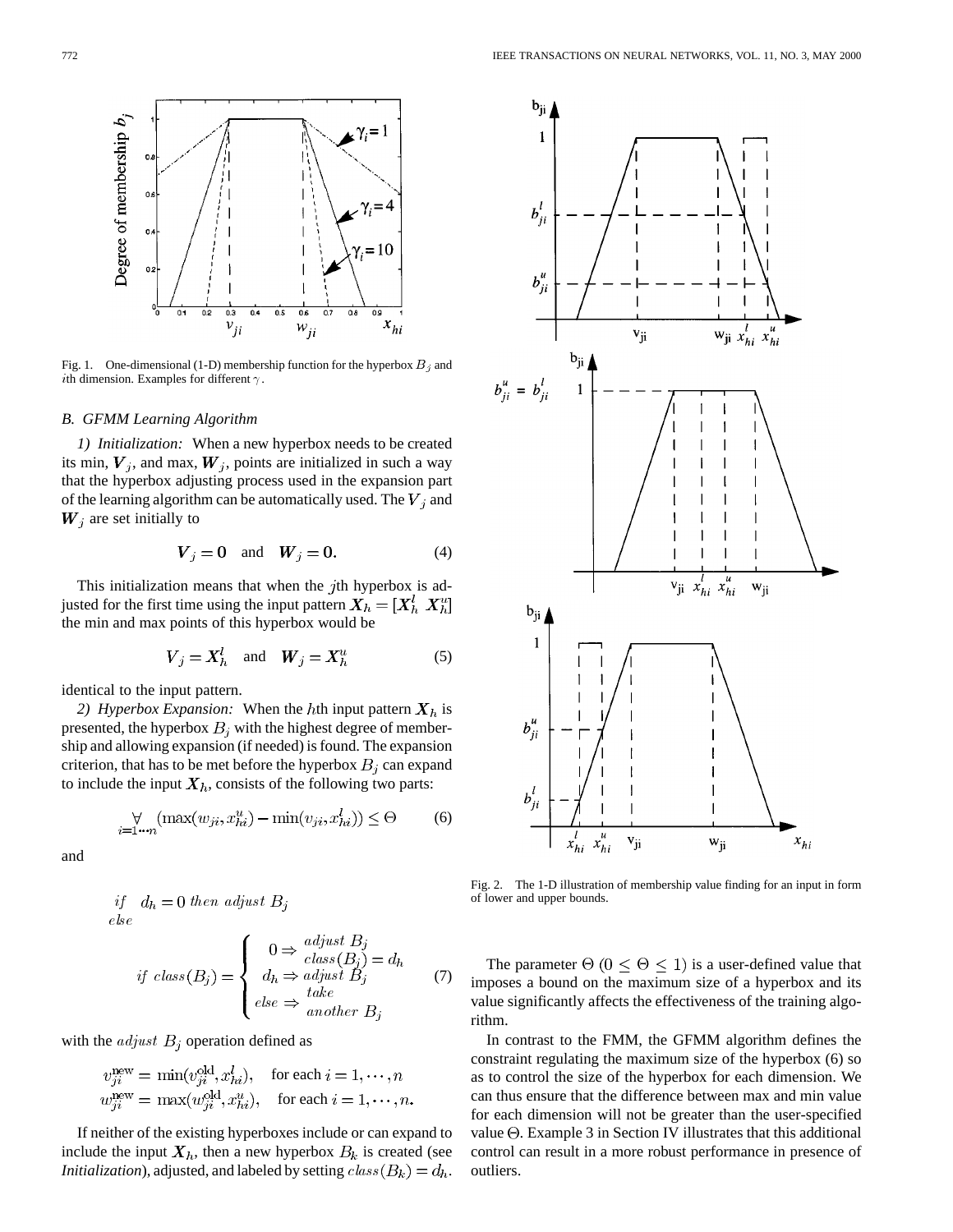$$
b_j(A_h) = \frac{1}{2n} \sum_{i=1}^n \left[ max(0, 1 - max(0, \gamma min(1, a_{hi} - w_{ji}))) + \right. \\
 \left. + max(0, 1 - max(0, \gamma min(1, v_{ji} - a_{hi}))) \right]
$$



Fig. 3. The example of membership function  $b_j$  presented in [30] for the hyperbox defined by min point  $V = [0.20.2]$  and max point  $W = [0.30.4]$ . Sensitivity parameter  $\gamma = 4$ .



Fig. 4. The example of membership function  $b_j$  presented in [31] for the hyperbox defined by min point  $V = [0.20.2]$  and max point  $W = [0.30.4]$ . Sensitivity parameter  $\gamma = 4$ .

The other differences in the expansion constraint result from admitting both labeled and unlabeled input patterns. While being a part of the expansion criterion, condition (7) describes an inference process that attempts to use all the available information carried by both labeled and unlabeled patterns to the full.

Assuming that the part of the hyperbox expansion constraint represented by (6) has been met, we have to consider the following possibilities represented by (7).

1) If the input pattern  $X_h$  is not labeled  $(d_h = 0)$  then the hyperbox  $B_i$  can be adjusted to include this pattern. Since there is no information to the contrary, it is assumed that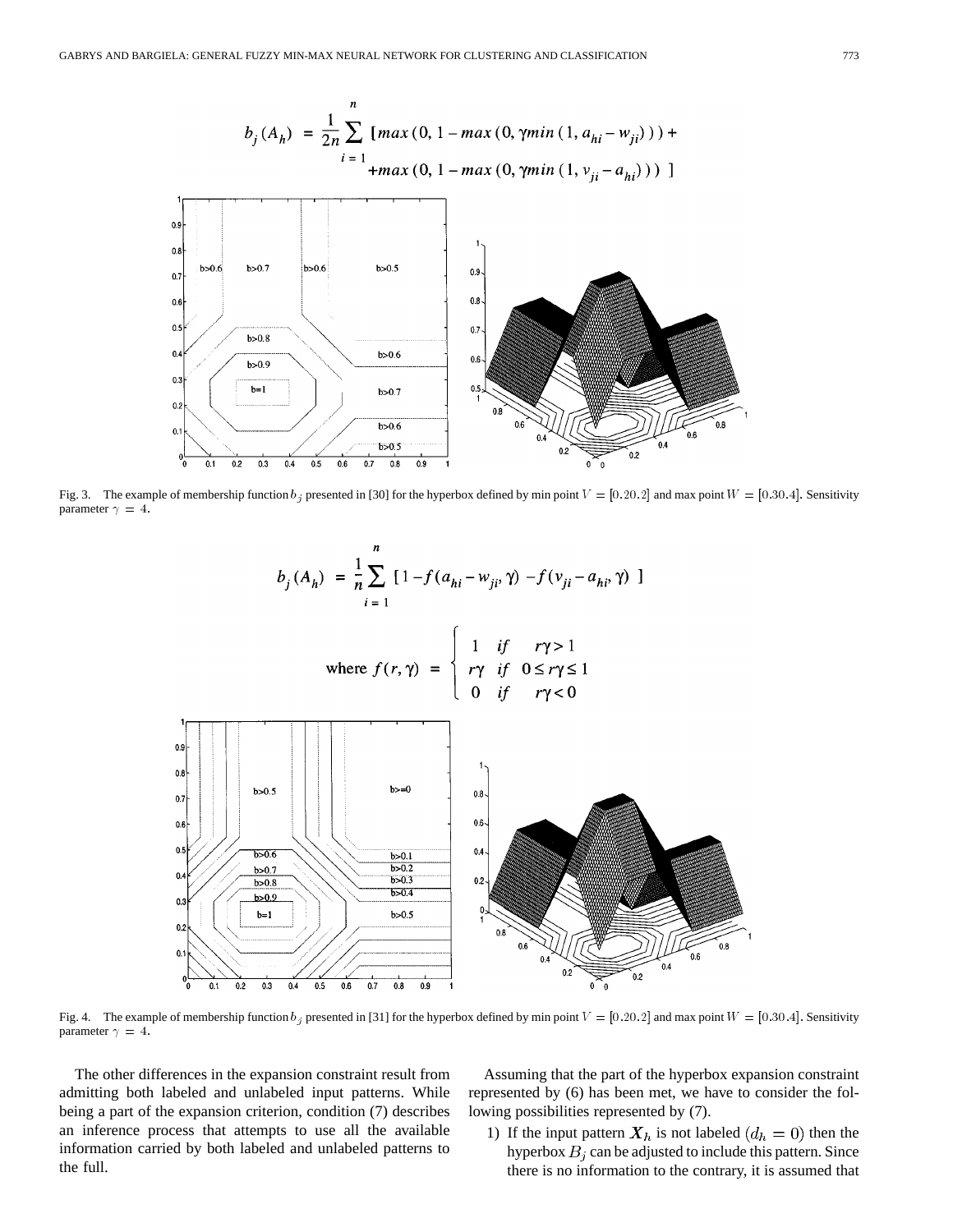$$
b_j(X_h) = \min_{i=1..N} (\min\left( [1 - f(x_{hi}^u - w_{ji}, \gamma_i)] , [1 - f(v_{ji} - x_{hi}^l, \gamma_i)] \right))
$$



Fig. 5. The 2-D example of membership function  $b_j$  used in the GFMM classification/clustering algorithm. The hyperbox is defined by min point  $V = [0.20.2]$ and max point  $W = [0.30.4]$ . Sensitivity parameter  $\gamma = 4$ .

such input could have originated from any class or cluster to which it is close enough.

- 2) If the input pattern is labeled  $(d_h \neq 0)$ —belongs to the particular class specified by  $d_h$ —the three additional cases have to be considered.
	- a) If the hyperbox  $B_i$  is not a part of any of the existing classes ( $class(B_i) = 0$ ), then adjust the hyperbox  $B_j$  to include the input pattern  $X_h$  and since this input is labeled as belonging to the class specified by  $d_h$ , set  $class(B_j) = d_h$ . In this case, an association process takes place whereby a group of data represented by the hyperbox  $B_j$  is given a label on the basis of one labeled exemplar  $X_h$  that is similar (close) enough to be included into the  $B_i$ .
	- b) If the hyperbox  $B_i$  is a part of the class specified by index  $d_h$  of the current input pattern  $X_h$  $\left( class(B_i) = d_h \right)$ , then adjust the hyperbox  $B_i$ .
	- c) If neither a nor b then take another hyperbox and test for possible expansion.

*3) Hyperbox Overlap Test:* Because of the admittance of labeled and unlabeled input patterns in the GFMM the problem of overlapping hyperboxes includes the consideration of not only different classes (like in the FMM classification) but also of all these hyperboxes that are not labeled.

The resulting scheme can be described as follows.

- 1) If the hyperbox  $B_i$ , expanded in the last expansion step, is not labeled then test for overlapping with all the other hyperboxes. This ensures that all unlabeled hyperboxes do not overlap with any of the other existing ones.
- 2) If the hyperbox  $B_i$ , expanded in the last expansion step, belongs to one of the existing classes then test for the overlap only with the hyperboxes not being part of the same class as  $B_i$ . Notice that this allows to overlap the hyperboxes belonging to the same class.

The full hyperbox overlap test can be therefore summarized as follows.

Assuming that hyperbox  $B_i$  was expanded in the previous step, test for overlapping with  $B_k$  if

$$
class(B_j) = \begin{cases} \text{test for overlapping} \\ 0 \Rightarrow \text{ with all the other} \\ \text{hyperboxes} \\ \text{test for overlapping} \\ \text{else } \Rightarrow \text{ only if} \\ \text{class}(B_j) \neq \text{class}(B_k). \end{cases} \tag{8}
$$

The principle of minimal adjustment, where only the smallest overlap for one dimension is adjusted to resolve the overlap, is used. Consequently, the smallest overlap along any dimension, the index of the dimension and the index of the case are saved.

The four cases are being considered (where initially  $\delta^{\text{old}} =$ ).

Case 1: 
$$
v_{ji} < v_{ki} < w_{ji} < w_{ki}
$$
  
\n
$$
\delta^{\text{new}} = \min(w_{ji} - v_{ki}, \delta^{\text{old}}).
$$

Case 2:  $v_{ki} < v_{ji} < w_{ki} < w_{ji}$ 

$$
\delta^{\text{new}} = \min(w_{ki} - v_{ji}, \delta^{\text{old}}).
$$

Case 3:  $v_{ii} < v_{ki} \leq w_{ki} < w_{ii}$ 

$$
\delta^{\text{new}} = \min(\min(w_{ki} - v_{ji}, w_{ji} - v_{ki}), \delta^{\text{old}})
$$

Case 4:  $v_{ki} < v_{ii} \leq w_{ii} < w_{ki}$ 

$$
\delta^{\text{new}} = \min(\min(w_{ki} - v_{ji}, w_{ji} - v_{ki}), \delta^{\text{old}}).
$$

If overlap for the  $i$ th dimension has been detected (one of the above four cases is valid) and  $\delta^{\text{old}} - \delta^{\text{new}} > 0$ , then  $\Delta = i$ ,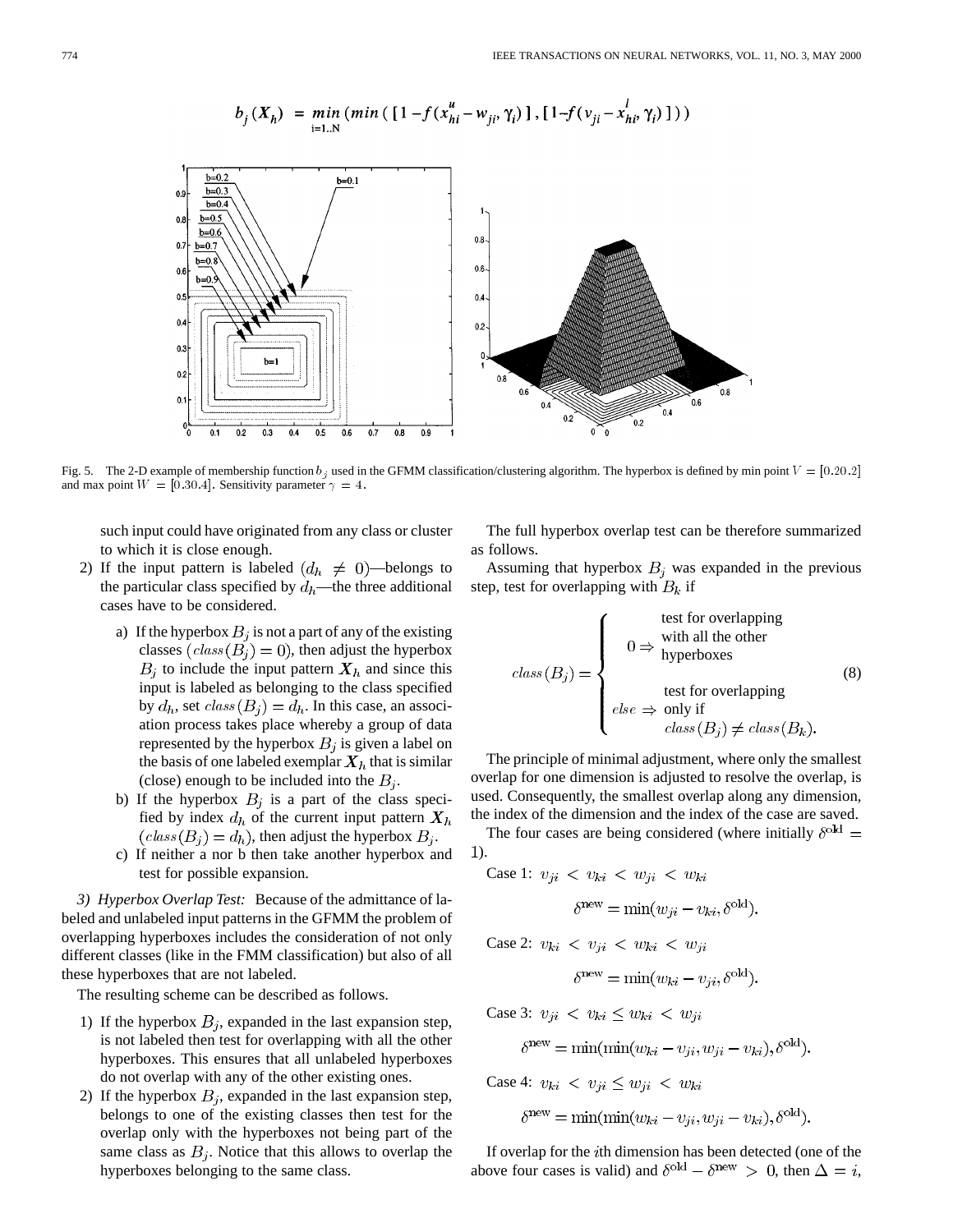$\delta^{\text{old}} = \delta^{\text{new}}$  and  $case = l$   $(l = \{1, 2, 3, 4\}$ —the case for which the smallest overlap was found).

If overlap for the  $i$ th dimension has not been detected, set  $\Delta = -1$  signifying that the contraction step is not necessary.

*4) Hyperbox Contraction:* If  $\Delta > 0$  then only the  $\Delta$ th dimensions of the two hyperboxes are adjusted.

Having saved the index of overlapping case in the previous step we can go to adjusting stage without examining the cases again.

The adjusting process is the same as in min-max classification algorithm although alternative formulas for cases 1 and 2 have been proposed and tested. The differences between the two contraction procedures for these two cases will be discussed in more detail later when presenting examples of the GFMM operation.

Case 1: 
$$
v_{j\Delta} < v_{k\Delta} < w_{j\Delta} < w_{k\Delta}
$$

$$
v_{k\Delta}^{\text{new}} = w_{j\Delta}^{\text{new}} = \frac{v_{k\Delta}^{\text{old}} + w_{j\Delta}^{\text{old}}}{2} \text{ or alternatively}
$$

$$
(w_{j\Delta}^{\text{new}} = v_{k\Delta}^{\text{old}}).
$$

Case 2:  $v_{k\Delta}$  <  $v_{j\Delta}$  <  $w_{k\Delta}$  <  $w_{j\Delta}$ 

$$
v_{j\Delta}^{\text{new}} = w_{k\Delta}^{\text{new}} = \frac{v_{j\Delta}^{\text{old}} + w_{k\Delta}^{\text{old}}}{2} \text{ or alternatively}
$$

$$
(v_{j\Delta}^{\text{new}} = w_{k\Delta}^{\text{old}}).
$$

Case 3:  $v_{i\Delta}$  <  $v_{k\Delta} \leq w_{k\Delta}$  <  $w_{i\Delta}$ 

if 
$$
w_{k\Delta} - v_{j\Delta} < w_{j\Delta} - v_{k\Delta}
$$
 then  $v_{j\Delta}^{\text{new}} = w_{k\Delta}^{\text{old}}$   
otherwise  $w_{j\Delta}^{\text{new}} = v_{k\Delta}^{\text{old}}$ .

Case 4:  $v_{k\Delta}$  <  $v_{i\Delta} \leq w_{i\Delta}$  <  $w_{k\Delta}$ 

if 
$$
w_{k\Delta} - v_{j\Delta} < w_{j\Delta} - v_{k\Delta}
$$
 then  $w_{k\Delta}^{\text{new}} = v_{j\Delta}^{\text{old}}$   
otherwise  $v_{k\Delta}^{\text{new}} = w_{j\Delta}^{\text{old}}$ .

*5) An Adaptive Maximum Size of the Hyperbox:* In the original FMM NN's the user defined parameter  $\Theta$  controlling the maximum size of created hyperboxes is set up at the beginning of the learning process and stays the same all the time. To find the best value of this parameter the network has to be trained for several different  $\Theta$ s and verified by checking the number of misclassifications.

After having tested the algorithm for different types of data we can say that fixing parameter  $\Theta$  during the training of the network can have undesired effects on performance and the number of created hyperboxes. A large value of  $\Theta$  can cause too many misclassifications, especially when there are complex, overlapping classes. On the other hand, when  $\Theta$  is small, many unnecessary hyperboxes may be created, especially for concentrated, stand-alone groups of data which normally would form one class. But of course small  $\Theta$  helps to resolve overlapping classes.

These problems have been addressed by introducing an adaptive maximum size of the hyperbox.

The idea is to start training the network with large  $\Theta$  and decrease it (if necessary) in subsequent presentations of the data. In original versions of the algorithm the training stops after presenting the data once. Using the adaptive maximum size of the hyperbox requires defining the stopping condition. In other words when the training should be assumed to be completed.

Let us first consider the simplified case where input patterns are points in  $n$ -dimensional space. Assuming that there are no two identical points in the data which are labeled as belonging to two different classes, we can say that the training is completed when after presentation of all input patterns there have been no misclassifications for the training data. This, however, may lead to memorization of individual data patterns (overfitting) and deterioration in recognition performance for an independent testing data set.

In the case of input patterns being represented by lower and upper bound values for each dimension it is a reasonable assumption that two patterns labeled as belonging to two different classes can have overlapping regions. In such a case, an attempt to resolve the overlap over the subsequent presentations of the data, might lead to infinite adjusting of hyperboxes. Consequently, the stopping condition has to be augmented in order to ensure a finite training time.

Both goals have been achieved by specifying the minimum value that the parameter  $\Theta$  can take. On one hand, it prevents the memorization of the individual input patterns while on the other hand it ensures that the inputs in form of confidence limits can be accommodated and the training stops when this minimum value is reached.

Reflecting the above the stopping condition is defined as follows.

The training is completed when:

- a) after presentation of all training patterns there have been no misclassifications for the training data;
- b) or the minimum user-specified value of the parameter  $\Theta$ has been reached.

The value of  $\Theta$  is modified after each presentation of the training data as follows:

$$
\Theta^{\text{new}} = \varphi \Theta^{\text{old}} \tag{9}
$$

where  $\varphi$ —the coefficient responsible for the speed of decrease of  $\Theta$  (0 < j < 1).

#### *C. Implementation of the Neural Network*

The neural network that implements the GFMM clustering/classification algorithm is shown in Fig. 6. It is a three-layer feedforward neural network that grows adaptively to meet the demands of the problem. The input layer has  $2*n$ processing elements, two for each of the  $n$  dimensions of the input pattern  $X_h - [X_h^l \ X_h^u]$ . Each second-layer node represents a hyperbox fuzzy set where the connections of the first and second layers are the min-max points and the transfer function is the hyperbox membership function. The connections are adjusted using the algorithm described in Section III-B. The min points matrix  $V$  is applied to the first n input nodes representing the vector of lower bounds  $X_h^l$  of the input pattern and the max points matrix  $W$  is applied to the other  $n$  input nodes representing the vector of upper bounds  $X_h^u$  of the input pattern. The connections between the second-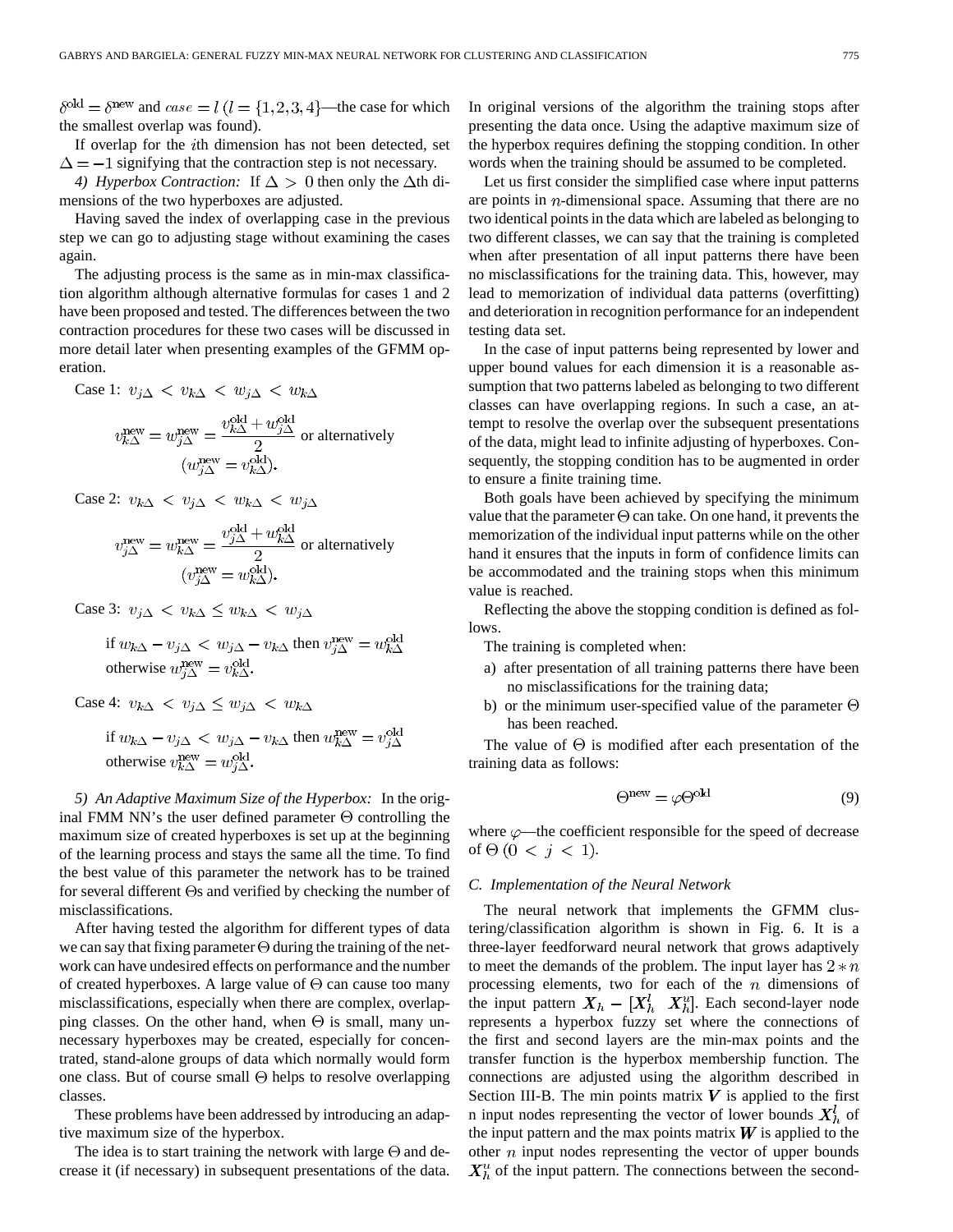

Fig. 6. The three-layer neural network that implements the GFMM clustering/classification algorithm.

and third-layer nodes are binary values. They are stored in the matrix  $U$ . The equation for assigning the values of  $U$  is

$$
u_{jk} = \begin{cases} 1, & \text{if } b_j \text{ is a hyperbox for class } c_k \\ 0, & \text{otherwise} \end{cases}
$$
 (10)

where  $b_j$  is the jth second-layer node and  $c_k$  is the kth thirdlayer node. Each third-layer node represents a class. The output of the third-layer node represents the degree to which the input pattern  $\mathbf{X}_h$  fits within the class k. The transfer function for each of the third-layer nodes is defined as

$$
c_k = \max_{j=1}^{m} b_j u_{jk} \tag{11}
$$

for each of the  $p + 1$  third-layer nodes. Node  $c_0$  represents all unlabeled hyperboxes from the second layer. The outputs of the class layer nodes can be fuzzy when calculated using (11) directly, or crisp when a value of one is assigned to the node with the largest  $c_k$  and zero to the other nodes.

The topology of the network depicted in Fig. 6 is almost identical to the original fuzzy min-max neural network topology except for two changes. First, the number of input nodes has been extended from  $n \times 2 \times n$ . This has eliminated the need for double connections from input nodes to second-layer nodes. Second, an additional node representing all the unlabeled hyperboxes from the second layer has been introduced in the output layer.

#### IV. SIMULATION RESULTS AND EXAMPLES

# *A. Example 1—Classification of Patterns in Form of Lower and Upper Boundaries Vectors*

The data set used in this example was constructed in order to show the performance of GFMM algorithm on fuzzy input patterns and, at the same time, to present the potential advantages of the adaptive maximum size of a hyperbox scheme. This data set consists of 42 input patterns representing three classes. The first and second classes have been constructed in such a way that finding the boundaries between them is nontrivial while the third class is a set of patterns standing alone and not overlapping with the other two. Two slightly different contraction procedures have been used in this experiment. The difference is reported in the table given at the bottom of the page and regards only Cases 1 and 2 of the contraction part of the algorithmy.

To illustrate the superior performance of the algorithm with the adaptive maximum size of a hyperbox, compared to the algorithms with parameter  $\Theta$  preset and kept constant during the training, the training of the network for a few different constant  $\Theta$ 's have been carried out. The results are shown in Fig. 7.

The table alongside Fig. 7 gives a statistical information on a number of hyperboxes created and a number of misclassifications for values of  $\Theta$  ranging between 0.08 and 0.033.

To obtain the perfect recall (zero misclassifications) for the training data the growth parameter had to be set to  $\Theta = 0.033$ resulting in the formation of 17 hyperboxes as compared to 9 (for Procedure 1) or 8 (for Procedure 2) hyperboxes formed while using the adaptive scheme. Notice that five hyperboxes (Fig. 7) have been formed for class 3 while one would be sufficient.

The training of the GFMM for both contraction procedures was performed in 11 passes through the data set and testing produced a perfect recall. The starting growth parameter was  $\Theta = 0.1$  and the coefficient responsible for the decrease of  $\Theta$ was  $\varphi = 0.9$ . In this example, using the second contraction procedure, giving preference to the new inputs, resulted in all training patterns having full memberships in appropriate hyperboxes (classes).

# *B. Example 2—The Example of Clustering/Classification of Labeled and Unlabeled Fuzzy Input Patterns*

This example was constructed to show the ability of the algorithm to process fuzzy labeled and unlabeled input patterns. The data set consists of 26 patterns from which 15 are labeled

| Proceedure 1                                                                                                          | Proceedure 2                                                    |
|-----------------------------------------------------------------------------------------------------------------------|-----------------------------------------------------------------|
| Case 1: $v_{j\Delta} < v_{k\Delta} < w_{j\Delta} < w_{k\Delta}$                                                       | Case 1: $v_{j\Delta} < v_{k\Delta} < w_{j\Delta} < w_{k\Delta}$ |
| $v_{k\Delta}^{\text{new}} = w_{j\Delta}^{\text{new}} = \frac{v_{k\Delta}^{\text{old}} + w_{j\Delta}^{\text{old}}}{2}$ | Case 2: $v_{k\Delta} < v_{j\Delta} < w_{k\Delta} < w_{j\Delta}$ |
| Case 2: $v_{k\Delta} < v_{j\Delta} < w_{k\Delta} < w_{j\Delta}$                                                       | Case 2: $v_{k\Delta} < v_{j\Delta} < w_{k\Delta} < w_{j\Delta}$ |
| $v_{j\Delta}^{\text{new}} = w_{k\Delta}^{\text{new}} = \frac{v_{j\Delta}^{\text{old}} + w_{k\Delta}^{\text{old}}}{2}$ | Case 2: $v_{k\Delta} < v_{j\Delta} < w_{k\Delta} < w_{j\Delta}$ |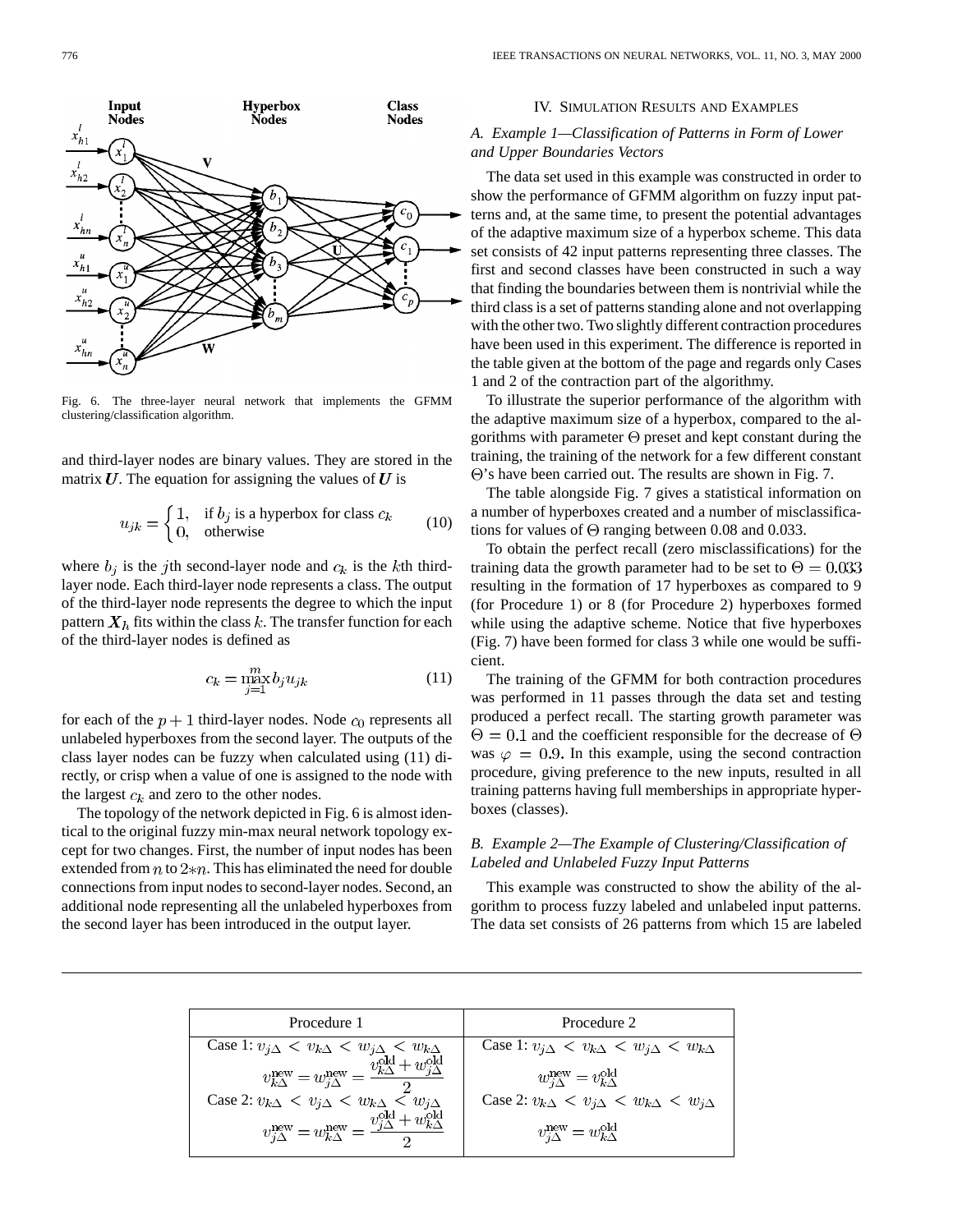

Fig. 7. The result of NN training for the 42 input pattern data set (three classes). Left: the hyperboxes created for  $\Theta = 0.033$ —the biggest  $\Theta$  for which there have been no misclassifications for the training data. Right: the table showing the number of created hyperboxes and number of misclassifications for various  $\Theta$  ( $\Theta$  was constant during training).

as belonging to one of four classes and the remaining 11 are unlabeled. The starting growth parameter  $\Theta = 0.1$  and  $\varphi = 0.9$ . The training has been completed in three passes through the data set and four hyperboxes have been formed. The GFMM algorithm performed well and dealt successfully with both labeled and unlabeled patterns as shown in Fig. 8. GFMM allowed all unlabeled patterns to be included into the labeled hyperboxes while resolving all overlappings between hyperboxes from different classes.

## *C. Example 3—Clustering in Presence of Outliers*

A simple 2-D example has been included to illustrate the enhanced error-rejection characteristics of the GFMM which derives from the modified expansion criteria and membership function. The data consisted of 41 patterns, 40 of which were randomly generated around point  $[0.25 \ 0.25]$  within  $\pm 0.05$ range, and the remaining one represented an outlier. Fig. 9 and Table I illustrate the advantage of GFMM expansion criteria, where the maximum size along individual dimensions can be controlled, over the original expansion criteria where only an average value from all the dimensions is restricted by parameter  $\Theta$ . This difference means that GFMM can produce larger hyperboxes (in volumetric sense) and still avoid the undesired effect of including outliers into created hyperboxes. The advantage of the GFMM is even more pronounced for high dimensional cases.

This is to be expected since in the original FMM expansion criteria, the maximum hyperbox size for an individual dimension (in the worst case) is restricted by  $n \times \Theta$ . The growing di-



Fig. 8. The example of clustering/classification of the fuzzy labeled and unlabeled patterns. The unlabeled patterns are the rectangles with an "\*" mark inside.

mension of the input vectors may mean that a practical value for  $\Theta$ , for which the outliers could be identified (not included into other hyperboxes), is unobtainable.

Table I also shows that using modified contraction procedure (Procedure 2 from Example 1) significantly improves the number of runs required for cluster stabilization.

# *D. Standard Data Sets*

The performance of the GFMM have also been tested on standard data sets used in various clustering and classification studies. The IRIS, wine, and ionosphere data sets have been obtained from the machine learning repository of the University of California at Irvine [8]. The repository also contains the details of these data sets with some statistics and experimental results. In our study the experimental results have been restricted to the direct comparison between original FMM algorithms and GFMM. For comparative results for various statistical, fuzzy, and neural clustering and classification techniques (including Simpson's FMM), the interested readers may refer to [17].

In order to provide a meaningful comparison the algorithms have been tested in the same environment for the same splits of data sets for training and testing, the same orders of input pattern presentations and a full range of parameters.

The results shown in Table II have been obtained for a fixed parameter  $\Theta$  ranging from zero (when FMM and GFMM collapse to a nearest neighbor method with a distance measure provided by respective membership functions) to one with step 0.01. The only difference between FMM and GFMM in this experiment was the membership functions and expansion criterion. High recognition rates were obtained in both cases with GFMM having a slight edge for IRIS and ionosphere data sets. It has been observed that the number of hyperboxes created decreases with the increase of parameter  $\Theta$  and reaches its minimum equal to the number of classes represented in the data set for large enough  $\Theta$  to encapsulate all the data from each of the classes.

After this initial testing, we have decided to concentrate on the IRIS data set and in the following we examine the issues concerning the adaptive maximum size of hyperbox scheme,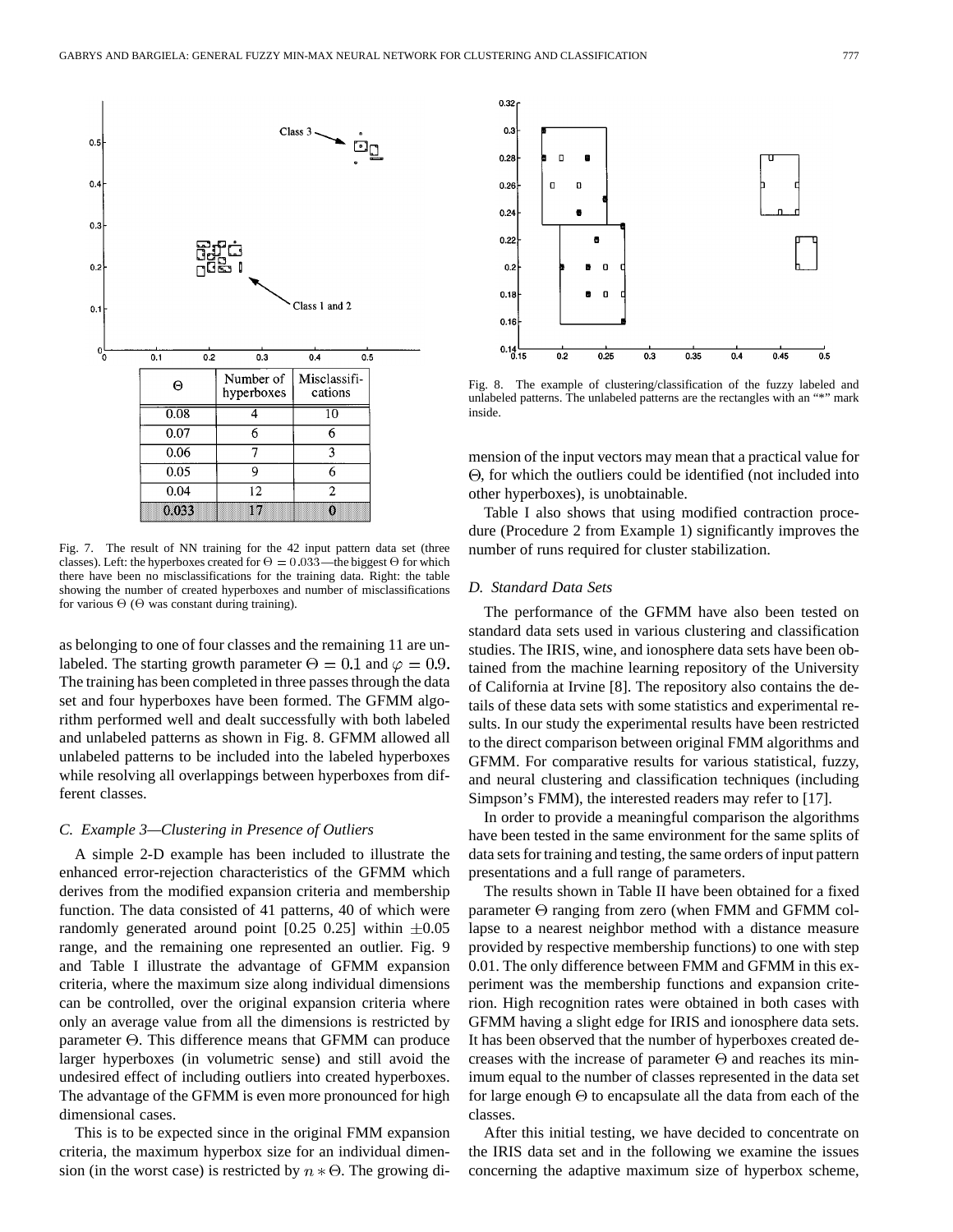

Fig. 9. The clustering in presence of outlier. (a) and (b) GFMM with modified membership function, expansion criterion, and contraction procedure. (c) and (d) Original FMM algorithm.

| TABLE.                                                                                                                             |
|------------------------------------------------------------------------------------------------------------------------------------|
| THE RESULTS ILLUSTRATING THE NUMBER OF CREATED HYPERBOXES AND NUMBER OF RUNS REQUIRED FOR STABILIZATION OF CLUSTERS FOR SIMPLE 2-D |
| CLUSTERING IN PRESENCE OF OUTLIER                                                                                                  |

|             | Maximum             |                      |     | Contraction procedure $1$   Contraction procedure 2 |             |  |
|-------------|---------------------|----------------------|-----|-----------------------------------------------------|-------------|--|
| Method      | size of<br>hyperbox | No. of<br>hyperboxes |     | No. of<br>No. of runs $\ $ hyperboxes               | No. of runs |  |
|             | 0.03                | 9                    | 12  | 10                                                  |             |  |
| Simpson's   | 0.04                | 7                    | 14  | 8                                                   |             |  |
| <b>FMM</b>  | 0.05                | 5                    | 12  | 5                                                   |             |  |
|             | 0.06                | ς                    | 12. |                                                     |             |  |
|             | 0.05                |                      |     |                                                     |             |  |
|             | 0.07                |                      | 13  | 6                                                   |             |  |
| <b>GFMM</b> | 0.09                | 3                    |     | ٩                                                   |             |  |
|             | 0.11                | $\mathfrak{2}$       |     | $\overline{2}$                                      |             |  |

classification with superimposed noise and potential advantages of representing the input patterns in form of confidence intervals, clustering/classification with partial supervision and pure clustering.

The Fisher IRIS data set was selected because of the huge number of published results for a wide range of classification techniques that can provide a measure of relative performance. The IRIS data consists of 150 four-dimensional (4-D) feature vectors (patterns) in three separate classes, 50 for each class. In a way this example is very similar to Example 1. In Example 1, we considered the case of three classes where two of them were overlapping and the third was easily distinguishable from the others. In the case of IRIS data we have two species of flowers that can be confused (similar features—classes 2 and 3) and the third one with characteristic features allowing to distinguish it from the other two (class 1). Several test data sets have been used to determine the performance of the GFMM algorithm in different conditions.

The results presented here concern the following test data sets:

1) 25 randomly selected patterns from each class have been used for training and the remaining 75 for testing;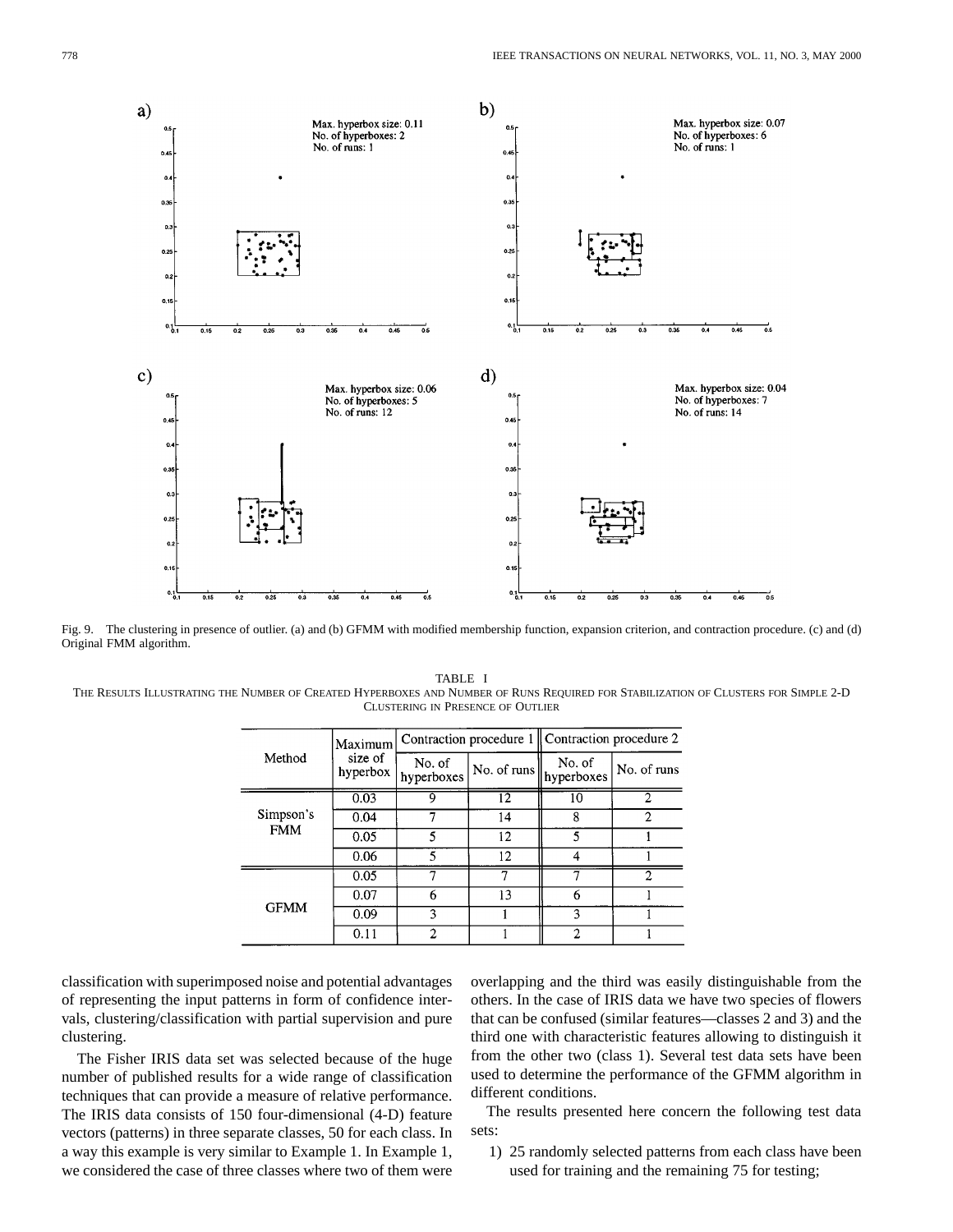TABLE II RECOGNITION RATES FOR GFMM AND FMM NEURAL NETWORKS FOR THREE REAL WORLD DATA SETS. RESULTS OBTAINED FOR FIXED MAXIMUM HYPERBOX SIZES RANGING FROM ZERO TO ONE WITH STEP 0.01

| Method        | <b>IRIS</b><br>Best (Range) | Wine<br>Best (Range) | Ionosphere<br>Best (Range)                  |  |  |  |
|---------------|-----------------------------|----------------------|---------------------------------------------|--|--|--|
| Simpson's FMM | 97.33% (97.33-92%)          |                      | 100% (100-94.32%) [98.01% (98.01-84.77%)    |  |  |  |
| GFMM          | 100% (100-92%)              |                      | $100\%$ (100-88.64%)  98.68% (98.68-90.07%) |  |  |  |

TABLE III THE RESULTS OF CLASSIFICATION OF THE FISHER IRIS DATA BY THE PROPOSED GENERAL FUZZY CLASSIFICATION-CLUSTERING NEURAL NETWORKS

| Test           |                        |                          |                                          | Contraction procedure 1 |                              | Contraction procedure 2  |                           |                |                              |  |
|----------------|------------------------|--------------------------|------------------------------------------|-------------------------|------------------------------|--------------------------|---------------------------|----------------|------------------------------|--|
| data<br>set    | Start-<br>ing $\Theta$ | No of<br>hyper-<br>boxes | Passes<br>through Final $\Theta$<br>data |                         | Misclas-<br>sifica-<br>tions | No of<br>hyper-<br>boxes | Passes<br>through<br>data | Final $\Theta$ | Misclas-<br>sifica-<br>tions |  |
|                | 0.3                    | 6(1/2/3)                 | 7                                        | 0.1594                  |                              | 5(1/2/2)                 | 3                         | 0.2430         |                              |  |
| 1              | 0.06                   | 29(7/10/<br>12)          |                                          | 0.06                    | $\mathbf{2}$                 | 29(7/10/<br>12)          |                           | 0.06           | $\overline{c}$               |  |
| -1             | 0.03                   | 49(15/<br>17/17          |                                          | 0.03                    | $\bf{0}$                     | 49(15/<br>17/17)         |                           | 0.03           | $\Omega$                     |  |
| <sup>2</sup>   | 0.3                    | 10(1/5/<br>4)            | 16                                       | 0.0618                  | $\mathbf{0}$                 | 7(1/3/3)                 |                           | 0.1594         | $\Omega$                     |  |
| $\overline{2}$ | 0.06                   | 43(10/<br>14/19)         |                                          | 0.06                    | $\mathbf 0$                  | 43(10/<br>14/19)         |                           | 0.06           | $\Omega$                     |  |

2) all available data patterns have been used for training and testing.

*1) Comparison of FMM with GFMM Including the Adaptive Hyperbox Size Scheme:* For the first test data set (as defined above), the results presented in [30] are as follows. The growth parameter was  $\Theta = 0.0175$  and the number of hyperboxes built was 48. Training was performed in a single pass through the data set. The number of misclassifications was two. This has been consistent with our implementation and testing of Simpson's algorithm.

In comparison our algorithm produced five hyperboxes for starting parameter  $\Theta = 0.3$  and  $\varphi = 0.9$ . Training was completed in three passes through the data set. The number of misclassifications was one.

The algorithm has been tested for various starting parameters  $\Theta$  ranging from zero to one with the minimum  $\Theta_{\min}$  changing each time from zero to starting  $\Theta$ , two different contraction procedures (presented in Example 2), and using both test data sets. A representative set of the results is shown in Table III.

It can be observed that the GFMM method produced, in general, considerably fewer hyperboxes then the fuzzy min-max classification NN and also it resulted in fewer misclassifications.

The influence of the changes of parameter  $\varphi$  on classification performance has been tested for values ranging from 0.98 to 0.5. No significant changes in recognition rates were noticed.

The comparison of the performance of the proposed algorithm with several other neural, fuzzy, and traditional classifiers on the same data set is presented in Table IV. This comparative performance test demonstrates that the proposed algorithm performed better then other listed classifiers.

*2) Addition of Noise to Data:* A noise with amplitude of 0.04 has been superimposed on training and testing data sets from point 1. The point representations have been used in

TABLE IV A COMPARISON OF THE CLASSIFICATION PERFORMANCE OF VARIOUS TRADITIONAL, FUZZY, AND NEURAL CLASSIFIERS

| Technique                     | Misclassifications |  |  |  |  |  |
|-------------------------------|--------------------|--|--|--|--|--|
| Bayes classifier              |                    |  |  |  |  |  |
| k-nearest neighbour           |                    |  |  |  |  |  |
| Fuzzy $k$ -NN <sup>2</sup>    |                    |  |  |  |  |  |
| Fisher ratios <sup>1</sup>    | ٩                  |  |  |  |  |  |
| Ho-Kashyap                    | 2                  |  |  |  |  |  |
| Perceptron                    | 3                  |  |  |  |  |  |
| Fuzzy perceptron <sup>3</sup> | $\overline{c}$     |  |  |  |  |  |
| Fuzzy min-max NN <sup>1</sup> | っ                  |  |  |  |  |  |
| GFMM algorithm <sup>1</sup>   | 1/0                |  |  |  |  |  |
| GFMM algorithm $3$            |                    |  |  |  |  |  |
|                               |                    |  |  |  |  |  |

Simpson's FMM. The same level of noise has been represented as hyperboxes where  $X^u$  was generated by adding 0.04 to X and  $X<sup>l</sup>$  was generated by subtracting 0.04 from X. The testing was carried for the full range of  $\Theta$  and the best recognition level for FMM was recorded at 96% with a significant deterioration in recognition rates for a vast majority of tested examples. The best recognition level for GFMM, trained and tested using data in form of upper and lower limits, was recorded at 98.67%. It has also been observed that the uncertainty associated with high level of noise was directly reflected in the decrease of the membership values when the input data is given in form of hyperboxes. The level of information uncertainty (if available) cannot be represented in FMM and although the data is very noisy each point is treated as if it was absolutely accurate and with the same level of confidence irrespective of presence or absence of noise.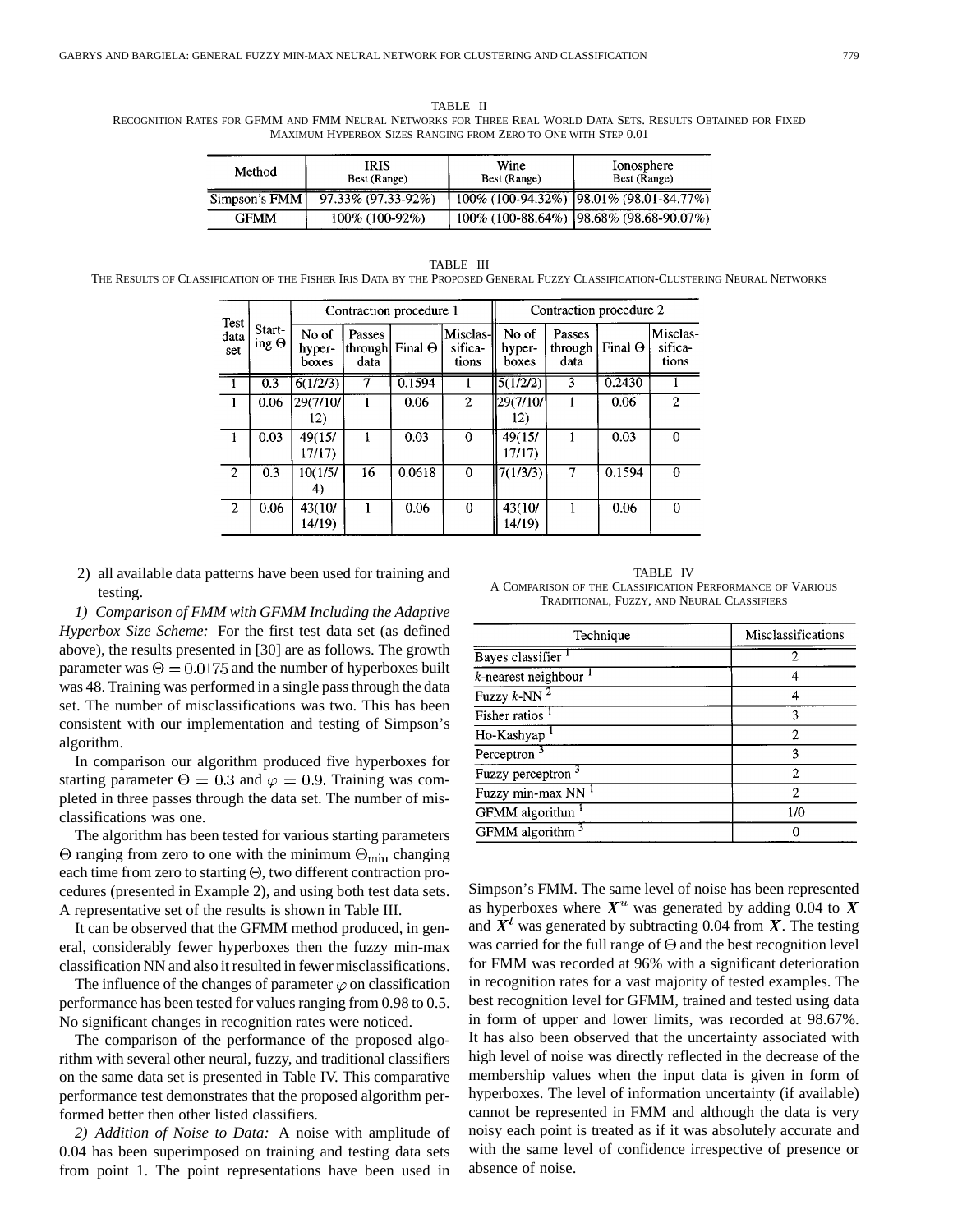Fig. 10. Classification results for IRIS data with superimposed noise using GFMM with adaptive maximum size of hyperbox. Starting  $\dot{\Theta} = 0.4$ .

Fig. 10 illustrates how, for noisy data, a suitable choice of  $\Theta_{\text{min}}$  can prevent overfitting, which occurs for small  $\Theta_{\text{min}}$ , and at the same time provides a mechanism for resolving legitimate nonlinearities when algorithm starts with relatively large value of  $\Theta$ . If  $\Theta_{\text{min}}$  is too large the recognition rate decreases because of too general representation of the encoded data (too small number of hyperboxes).

*3) Combination of Labeled and Unlabeled Data (Partial Supervision):* In order to show the potential benefits of combing labeled and unlabeled data a number of experiments involving various proportions of labeled and unlabeled input patterns in the training data set have been carried out. The training data set from point 1 was used with the percentage of labeled patterns ranging from 100% (all training data labeled—pure classification problem) to 10% (a case of clustering with partial supervision). All the training data were used in the GFMM algorithm while the results for FMM were obtained by either applying the pure classification using only the labeled patterns or pure clustering discarding the available labels. A clear advantage in using hybrid approach is illustrated in Fig. 11 where the results are presented for all three approaches.

As rightly observed in [28], for the benefits of partial supervision to be noticed the labeled patterns have to be representative of the data set to be clustered.

*4) Clustering Performance:* All 150 data points of IRIS data set were used to determine the performance of GFMM in a pure clustering task. Similarly to the FMM algorithm the clustering has been performed for a fixed  $\Theta$  and only after the clusters (hyperboxes) were formed a class information was used to determine how well the underlying data structure was identified. The experiments were carried out for  $\Theta$  ranging from 0.03 to 0.3 with step 0.01 for GFMM and  $\Theta$  ranging from 0.01 to 0.2 with step 0.01 for FMM algorithm. Representative results for both algorithms are shown in form of confusion matrices in Fig. 12. It has been observed that generally the GFMM required a smaller number of hyperboxes to obtain the same level of recognition performance as FMM, which corroborates the results presented in Example 3.

Fig. 11. Comparison of the recognition performance for the IRIS data using the training sets with varying % of labeled and unlabeled data (0%—pure clustering; 100%—pure classification). (a) FMM using only labeled data—pure classification. (b) FMM using all available data but discarding the labels—pure clustering. (c) GFMM using all available data—hybrid clustering/classification approach.

60 Percentage of labelled patterns [%]

40

# *E. Leakage Detection and Identification in Water Distribution Systems*

The GFMM neural network has been also applied to a complex decision support task of classification of the states of a water distribution system. Due to the space limitation, only a general description of the training and testing data sets and the performance of the neural recognition system applied to leakage detection and identification will be given. A more detailed analysis can be found in [4] and [15].

While for the well-maintained water distribution systems the normal operating state data can be found in abundance the instances of abnormal events are not that readily available. In order to observe the effects of abnormal events in the physical system, one sometimes is forced to resort to deliberate closing of valves to simulate a blocked pipe or opening of hydrants to simulate leakages. Although such experiments can be very useful to confirm the agreement between the behavior of the physical system and the mathematical model, it is not feasible to carry out such experiments for all pipes and valves in the system for an extended period of time as might be required in order to obtain a representative set of labeled data.

It is an accepted practice that, for processes where the physical interference is not recommended or even dangerous, mathematical models and computer simulations are used to predict the consequences of some emergencies so that one might be prepared for quick response. In our case, the computer simulations were used to generate data covering 24-h period of the water distribution network operations.

The simulated water distribution network was the Doncaster Eastern Zone of the Yorkshire Water Authority and consisted of 29 nodes and 38 pipes. By systematically working through the network, ten levels of leakages were introduced, one at a time, in every single pipe for every hour of the 24-h period. By applying the confidence limit analysis [3], [12], [14], the possible variations of individual input patterns have been quantified and



Number of misclassified patterns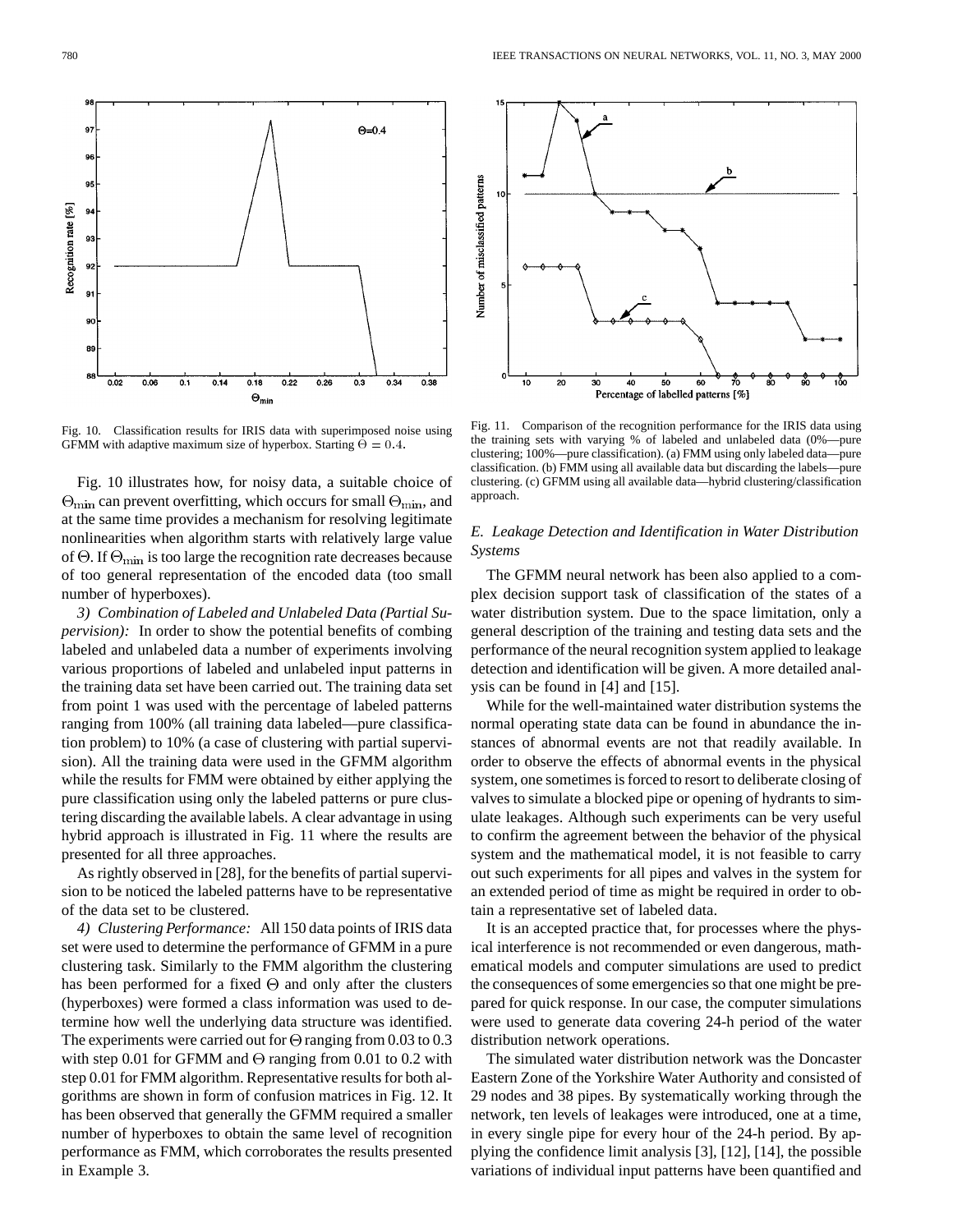| a) Hyperbox size: 0.03<br>No. of hyperboxes: 87<br>Overall confusion: 0%    |              |                | b) Hyperbox size: 0.06<br>No. of hyperboxes: 44<br>Overall confusion: 2.0% |  |                |      | c) Hyperbox size: $0.12$<br>No. of hyperboxes: 13<br>Overall confusion: 4.67%                |       |                |              |                                                                              |       |
|-----------------------------------------------------------------------------|--------------|----------------|----------------------------------------------------------------------------|--|----------------|------|----------------------------------------------------------------------------------------------|-------|----------------|--------------|------------------------------------------------------------------------------|-------|
|                                                                             | $\mathbf{1}$ | $\overline{2}$ | 3                                                                          |  |                | 1    | $\overline{2}$                                                                               | 3     |                | $\mathbf{1}$ | $\mathbf{2}$                                                                 | 3     |
| 1                                                                           | 100%         |                |                                                                            |  | 1              | 100% |                                                                                              |       | 1              | 100%         |                                                                              |       |
| $\overline{2}$                                                              |              | 100%           |                                                                            |  | $\overline{2}$ |      | 96%                                                                                          | 4%    | $\overline{2}$ |              | 86%                                                                          | 14%   |
| 3                                                                           |              |                | 100%                                                                       |  | 3              |      | $2\%$                                                                                        | 98%   | 3              |              |                                                                              | 100%  |
| $d)$ Hyperbox size: 0.01<br>No. of hyperboxes: 117<br>Overall confusion: 0% |              |                |                                                                            |  |                |      | Simpson's FMM<br>e) Hyperbox size: 0.04<br>No. of hyperboxes: 47<br>Overall confusion: 3.87% |       |                |              | f) Hyperbox size: $0.12$<br>No. of hyperboxes: 12<br>Overall confusion: 4.9% |       |
|                                                                             | $\mathbf{1}$ | $\overline{2}$ | 3                                                                          |  |                | 1    | $\overline{2}$                                                                               | 3     |                | 1            | $\overline{2}$                                                               | 3     |
| $\mathbf{1}$                                                                | 100%         |                |                                                                            |  | 1              | 100% |                                                                                              |       | 1              | 100%         |                                                                              |       |
| $\mathbf{2}$                                                                |              | 100%           |                                                                            |  | $\overline{2}$ |      | 96.2%                                                                                        | 3.8%  | $\overline{2}$ |              | 87%                                                                          | 13%   |
| 3                                                                           |              |                | 100%                                                                       |  | 3              |      | 7.8%                                                                                         | 92.2% | 3              |              | 1.7%                                                                         | 98.3% |

**GFMM** 

Fig. 12. Representative results, in form of confusion matrices, of comparison between FMM and GFMM for pure clustering problem.

MISCLASSIFICATION RATES FOR THE TESTING SET CONSISTING OF 91 440 EXAMPLES Split of misclassifications according to different levels of leaks Mem-Overall bership misclassi  $\gamma$ 8  $11$  $14$  $17$  $20$  $23$ 26  $20$ values fication  $[1/s]$  $1/s1$  $[1/s]$  $[1/s]$  $[1/s]$  $[Us]$  $[Us]$  $[1/s]$  $[1/s]$  $[Us]$ 16.8274% 1833% 11.02% 818%  $712%$ 6.01% 5.02%  $441%$  $3.59%$ 3.12% Highest 13 229

4.69%

1.99%

 $0.62%$ 

2.77%

 $0.75%$ 

 $0%$ 

2.06%

 $0.24%$ 

 $0\%$ 

1.06%

 $0.14%$ 

 $0\%$ 

0.88%

 $0.10%$ 

0%

0.61%

 $0.10%$ 

0%

0.50%

 $0\%$ 

 $0\%$ 

TABLE V

stored in form of lower and upper limits. In other words, the data used in training stage were hyperboxes rather than points in the pattern space.

Top2 Top3

Top5

6.1144%

3.1868%

1.4129%

57.23%

73.61%

86.22%

21.41%

17.649

11.07%

8.80%

5.42%

2.09%

As a result, a training data set comprising of 9144 examples of 35 dimensional input patterns and representing 39 categories has been compiled. These categories stood for normal operating state and leakages in 38 pipes of the network.

For testing purposes an independent large testing set consisting of 91 440 patterns have been generated. But this time, the patterns to be classified were the best state estimates (points in the pattern space) obtained for measurements with superimposed random errors.

A two-level recognition system has been used. The first level consisted of one neural network and its purpose was to distinguish different typical behaviors of the water system (i.e., night load, peak load, etc.) by selecting one of the second-level neural networks. These neural networks can be viewed as "experts" since each of them was trained using only a part of the training set and covered a distinctive part of 24 hour operational period. The "experts" were responsible for detection of anomalies for some characteristic load patterns.

The training of all six second-level neural networks has been completed in a single pass through the data. Parameter  $\Theta$  was determined separately for each dimension of each of the six subsets of the training set and was set to the value of the largest input hyperbox for each of these six subsets. There were no misclassifications for the training data set.

The classification results for the testing data set are shown in Table V. The percentage of misclassified input patterns for the class with the highest membership value, top two, three, and five alternatives, have been used as a means of assessing the ability to correctly detect and locate leakages. Additionally, the share of patterns representing different levels of leakages in the overall misclassification rate is presented.

The first row in Table V illustrates the overall rate of misclassified patterns for the class with the highest membership value. This is equivalent to the hard decision classifiers that are specifically designed to choose only one class which is closest to the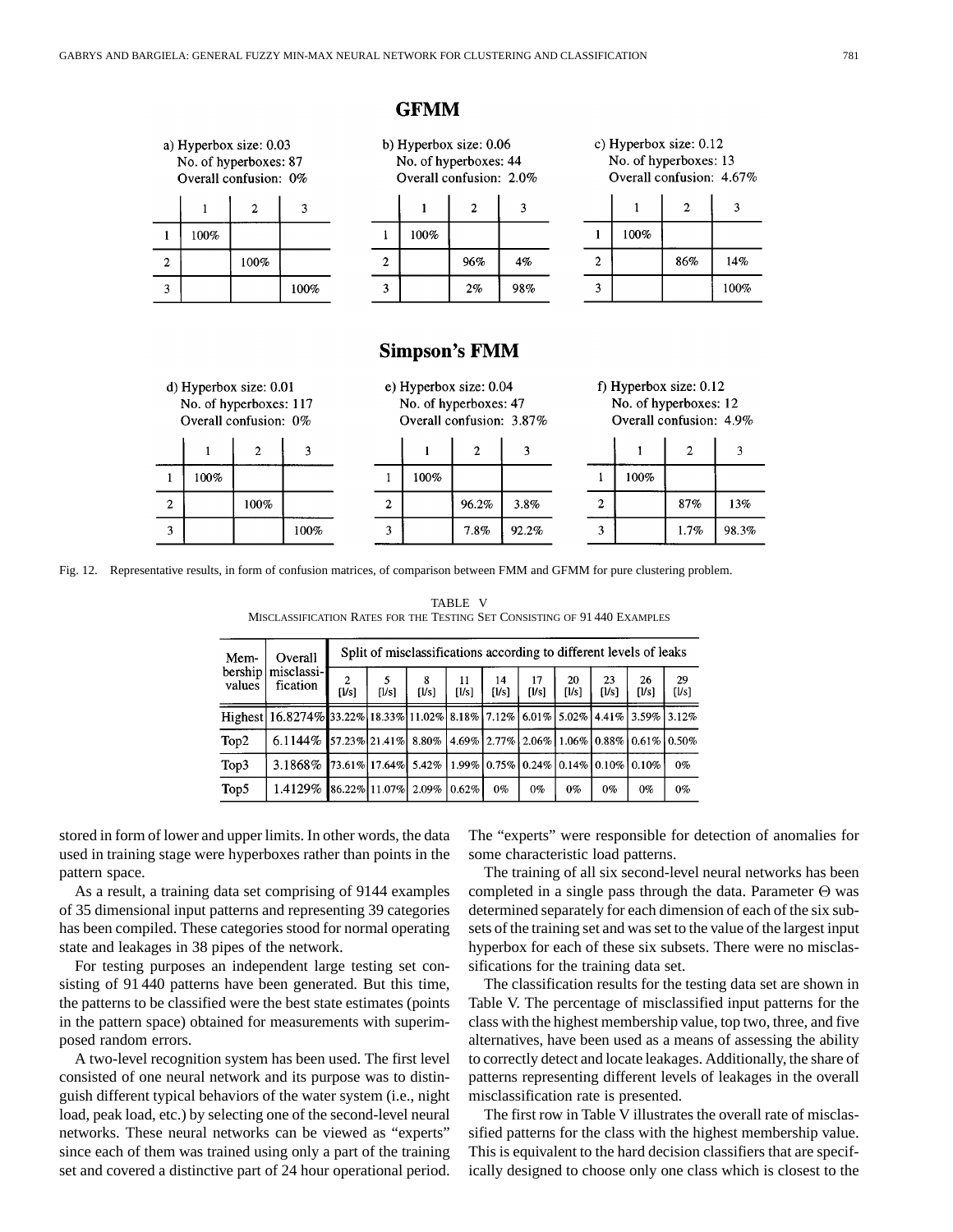input pattern. The rate of almost 17% of misclassified testing patterns leaves some room for improvement although over 62% of all those misclassifications were recorded for patterns representing small leakages of magnitude less or equal to 8 [l/s]. It is interesting to note that as much as 56% of all 2 [l/s] leakages from the testing set were misclassified. Let us, however, emphasize that the variation of some of the consumptions can be as much as 14 [l/s] which can easily hide the 2 [l/s] leakage. Nevertheless, it is clear that the hard classifier is not the best option in this case. The subsequent rows of the Table V illustrate the flexibility of the recognition system based on the GFMM neural networks. In contrast to the hard decision classifiers, a number of alternatives can be easily obtained and sorted with respect to the membership values. Utilizing this property the tests for the top two, three, and five alternatives have been carried out and misclassification rates calculated. Looking at the top two alternatives the overall misclassification rate has been dramatically improved to average 6.11%. When the top five alternatives have been considered the overall misclassification fell to 1.51% and practically there were no misclassifications for leakages larger or equal to 11 [l/s].

As it is very difficult to detect and pinpoint the actual location of small leakages the fuzzy outputs of the classification system have proved to be extremely useful. In this particular application when an input pattern is not distinctive enough to be classified, with a reasonable level of confidence, as belonging to only one class, the system can return a number of viable alternatives. In terms of a leakage detection problem the algorithm facilitates the identification of a problematic area if there is not enough evidence to pinpoint the leaking pipe.

## V. CONCLUSIONS

A neural algorithm for clustering and classification called the General Fuzzy Min-Max has been presented. The development of this neural network resulted from a number of extensions and modifications made to the fuzzy min-max neural networks developed by Simpson. Similarly to the original methods the GFMM utilizes min-max hyperboxes as fuzzy sets. The advantages of the GFMM clustering/classification neural network over the fuzzy min-max neural networks discussed in [30] and [31] can be summarized as follows.

- 1) GFMM allows processing both fuzzy (hyperboxes in pattern space) and crisp (points in pattern space) input patterns. This means that the uncertainty associated with input patterns, represented by confidence limits, can be processed explicitly.
- 2) The fusion of clustering and classification in GFMM allows the algorithm to be used for pure clustering, pure classification or hybrid clustering/classification. As it was also advocated in [28], where incorporation of labeled data into clustering algorithm was investigated, a prudent use of all available information in pattern recognition problems can significantly improve the recognition performance and improve the process of finding the underlying structure of the data at hand.
- 3) The adaptation of the size of hyperboxes in the GFMM algorithm tends to result in larger hyperboxes without sac-

rificing the recognition rate. As it has been shown in case of the Fisher IRIS data, GFMM produced considerably fewer hyperboxes (compared to FMM) with fewer misclassifications.

4) Modifications to the membership function ensured consistent interpretation of membership values which distinguishes between the cases of "equal evidence" (class membership values high enough and equal for a number of alternatives) and "ignorance" (all class membership values equal or very close to zero).

The training of the GFMM neural network is very fast and, as long as there are no identical data belonging to two different classes, the recognition rate for training data is 100%. Since all the manipulations of the hyperboxes involve only simple compare, add, and subtract operations, the resulting algorithm is extremely efficient.

Since the GFMM forms the decision boundaries by covering the pattern space with hyperboxes, its performance will deteriorate when the characteristics of the training and test data will be very different. Therefore, it is important to provide as representative training data for the problem as possible. However, even when a large representative data set is available, the use of hyperboxes may lead to inefficient representation when one has to deal with elongated and rotated clusters of hyperelipsoidal data. In a similar manner where hyperboxes were preferred in this paper as a representation of clusters because of the specific nature of data to be processed (inputs in form of confidence limits), a suitable cluster representation should be used in problems where evidence suggests that it could be more efficient from the point of view of encoding or recognition performance.

#### ACKNOWLEDGMENT

The authors would like to acknowledge the helpful comments by the anonymous referees and the editorial comments of Dr. J. Zurada which contributed to the improvement of the final version of the paper.

#### **REFERENCES**

- [1] S. Abe and R. Thawonmas, "A fuzzy classifier with ellipsoidal regions," *IEEE Trans. Fuzzy Syst.*, vol. 5, pp. 358–368, Aug. 1997.
- [2] Y. R. Asfour, G. A. Carpenter, S. Grossberg, and G. W. Lesher, "Fusion ARTMAP: An adaptive fuzzy network for multi-channel classification," in *Proc. World Congress on Neural Networks (WCNN-93)*, 1993, pp. 210–215.
- [3] A. Bargiela and G. D. Hainsworth, "Pressure and flow uncertainty in water systems," *J. Water Resources Plan. Manage.*, vol. 115, no. 2, pp. 212–229, Mar. 1989.
- [4] A. Bargiela, "Operational decision support through confidence limits analysis and pattern classification," in *Plenary Lecture, 5th Int. Conf. Computer Simulation and AI*, Mexico, Feb. 2000.
- [5] R. E. Bellman, R. Kalaba, and L. A. Zadeh, "Abstraction and pattern classification," *J. Math. Anal. Appl.*, vol. 13, pp. 1–7, 1966.
- [6] J. C. Bezdek, *Pattern Recognition with Fuzzy Objective Algorithms*. New York: Plenum, 1981.
- [7] -, "Computing with uncertainty," *IEEE Commun. Mag.*, pp. 24–36, Sept. 1992.
- [8] C. M. Bishop, *Neural Networks for Pattern Recognition*. Oxford, U.K.: Clarendon, 1995.
- [9] C. Blake, E. Keogh, and C. J. Merz. (1998) UCI repository of machine learning databases. Univ. Calif., Irvine. [Online] http://www.ics.uci.edu/\~mlearn/MLRepository.html